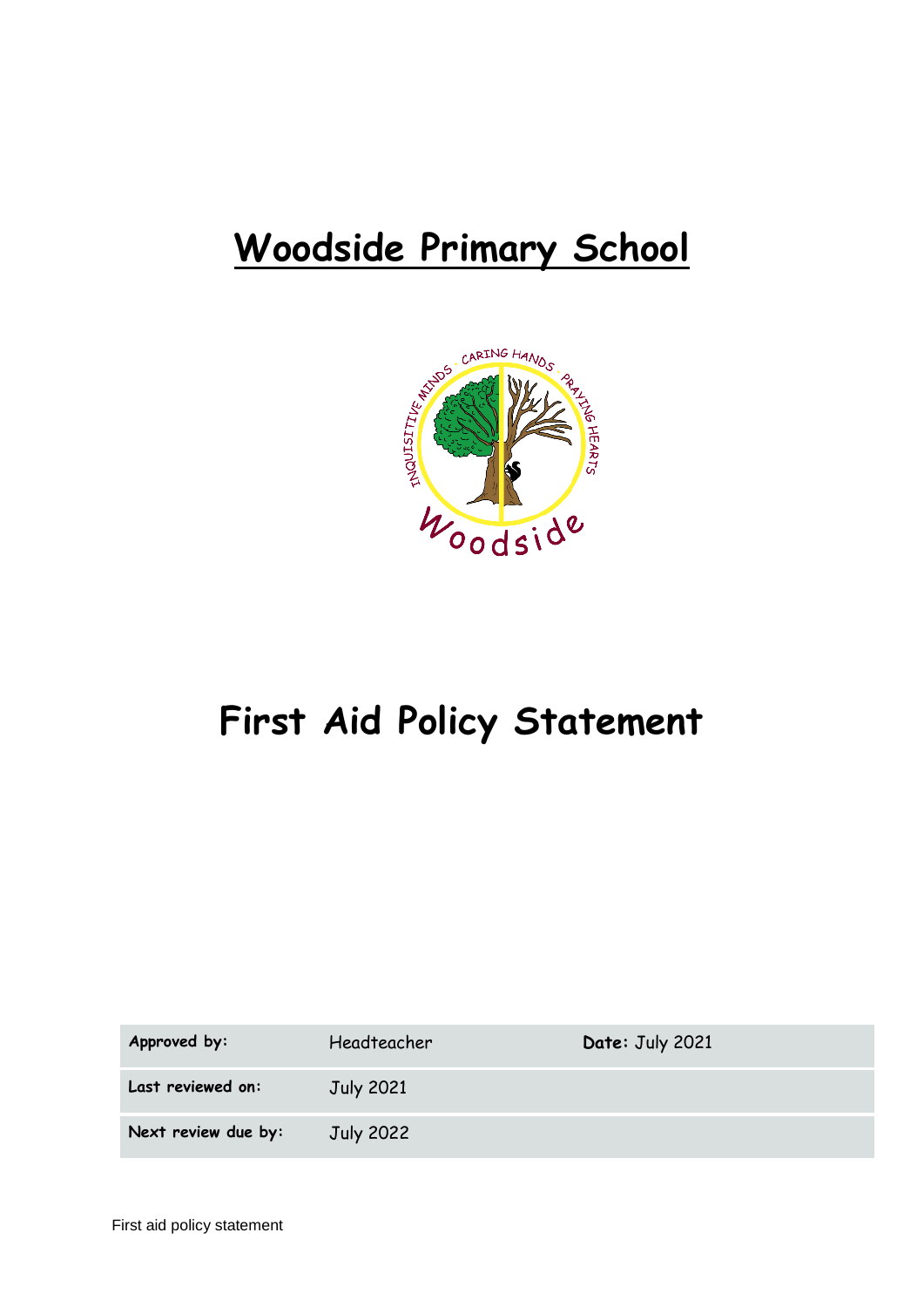## **First Aid Policy Statement**

The Governors and Headteacher of Woodside Primary School accept their responsibility under the Health and Safety (First Aid) regulations 1981 and acknowledge the importance of providing First Aid for employees, children and visitors within the school.

We are committed to the authority's procedure for reporting accidents and recognise our statutory duty to comply with the Reporting of injuries, diseases and dangerous occurrences regulations 1995.

The provision of First Aid within the school will be in accordance with BDMAT guidance on First Aid in school.

| Governing Body) |  |
|-----------------|--|

## **Statement of First Aid organisation.**

The school's arrangements for carrying out the policy include nine key principals:-

- Places a duty on the Governing Body to approve, implement and review the policy.
- Place individual duties on all employees.
- To report, record and where appropriate investigate all accidents.
- Record all occasions when first aid is administered to employees, pupils and visitors.
- Provide equipment and materials to carry out first aid treatment.
- Make arrangements to provide training to employees, maintain a record of that training and review annually.
- Establish a procedure for managing accidents in school which require First Aid treatment.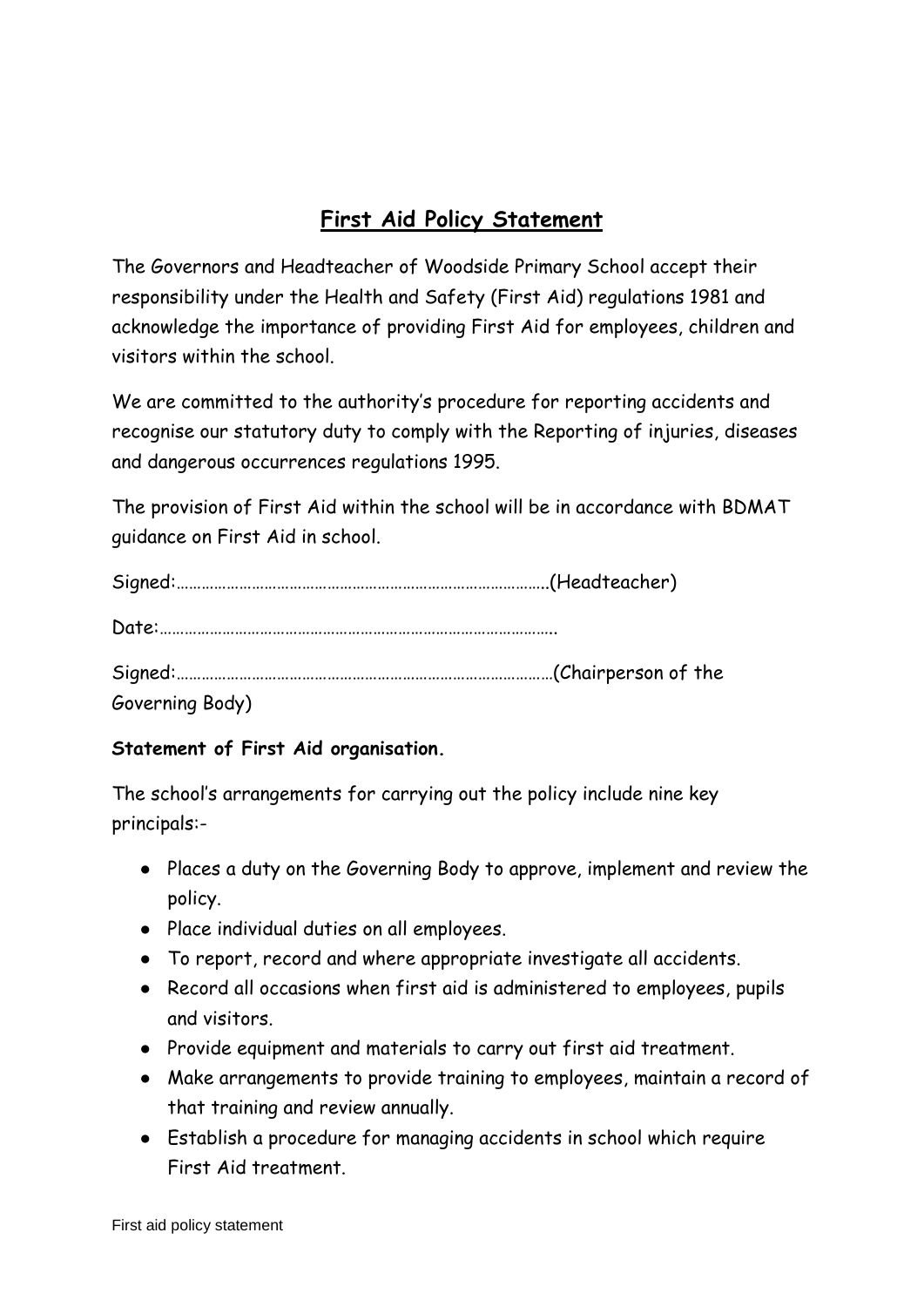- Provide information to employees on the arrangements for First Aid.
- Undertake a risk assessment of the First Aid requirements of the school.

## **Arrangement for First Aid**

#### **Materials, equipment and facilities**

The school will provide materials, equipment and facilities as set out in DfEE 'Guidance on First Aid for Schools'.

**The Appointed Person**: Currently the Appointed person is Heidi King. She will ensure that stock levels are maintained and place orders when necessary.

Each class is issued with a First Aid Box that must be easily accessible in an emergency. A First Aid Boxes is also kept in the school office. It is the appointed person's responsibility to ensure that this is regularly checked and fully stocked.

There is a school trip First Aid Box. It is the responsibilty of the adults on each trip to notify the appointed person if stocks in the kit need replacing..

It is the responsibility of staff working in classrooms to regularly check First Aid Boxes located in their classroom. If First Aid Boxes need replenishing the appointed person should be immediately notified and extra supplies should be requested.

There is a First Aid Box for each playground which will be taken out at lunchtime to be stored in the KS2 corridor. It is the senior midday supervisor's responsibility to notify the appointed person if supplies are running low.

## **Cuts**

The nearest adult deals with small cuts. All open cuts should be covered after they have been treated with a cleansing wipe.

Any adult can treat more severe cuts, but a fully trained first aider must attend the patient to give advice. Minor cuts should be recorded in the accident file. Severe cuts should be recorded in the accident file and a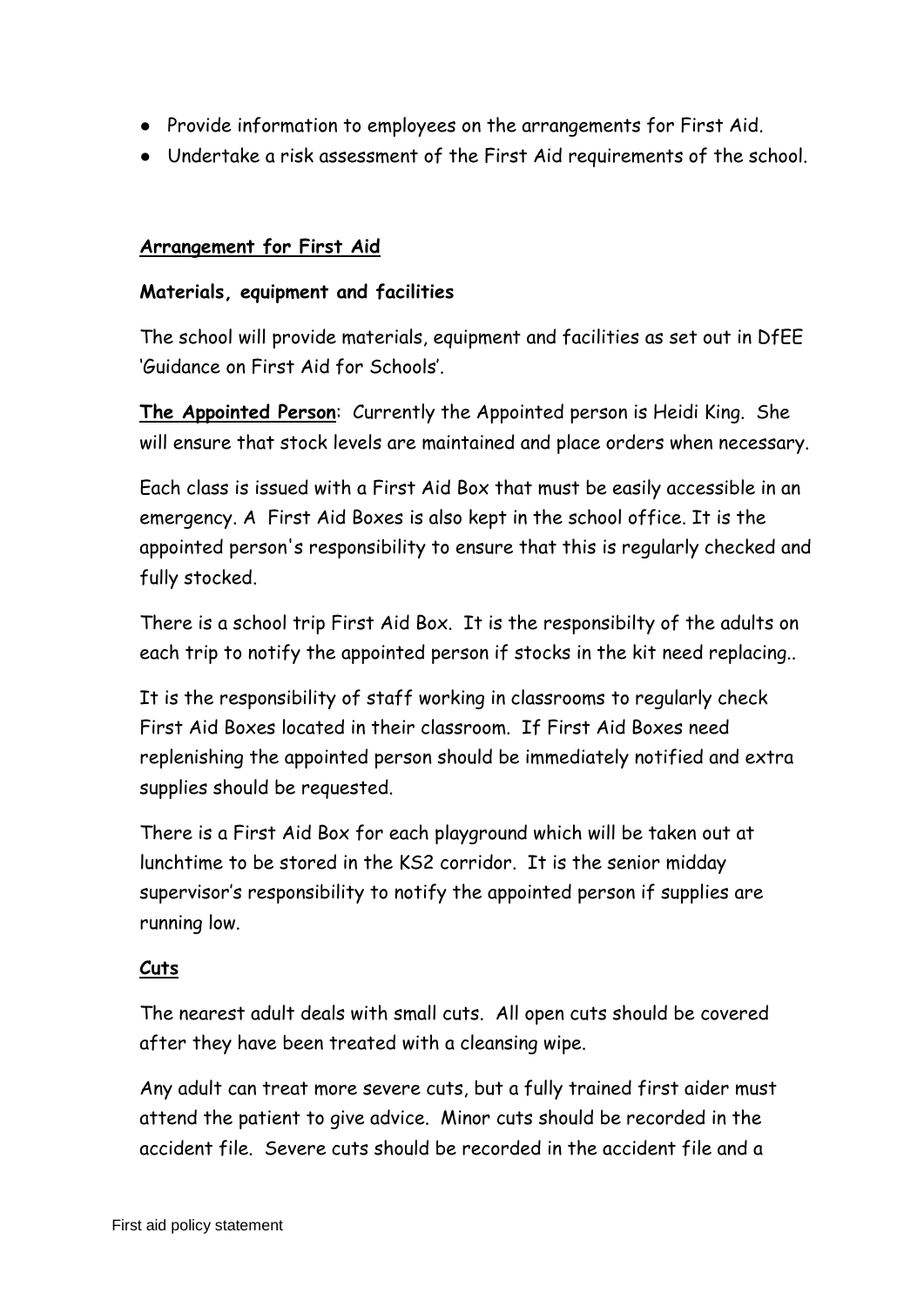major accident form should be given to the parents/carers. A copy of this form should be given to the office to be kept on file.

ANYONE TREATING AN OPEN CUT SHOULD USE RUBBER GLOVES.

## **Head Injuries**

Any bump to the head, no matter how minor, is treated as serious. All bumped heads should be treated with an ice pack. The child will be given an 'I've had a bump to the head' sticker. Parents/Guardians must be informed by text. The adults in the child's class room should be informed and keep a close eye on the child. All bumped head accidents should be recorded in the accident file. Children with a bumped head should be given a head injury letter to take home.

## **First Aid and Medical Files**

These files are kept in each classroom, in the playground boxes and in the office. The contents of these files are collected at the end of the academic year, by the appointed person, and retained for a period of 3 years as required by law.

For major accidents/incidents a further form must be completed within 24 hours of the accident/incident. (Any accident that results in the individual being taken to hospital is considered a Major accident/incident official report forms). These forms are obtainable from the office and once completed a copy of it must be kept on file. They also need to be signed by the Headteacher.

## **Administering Medicine in School**

At the beginning of each academic year, any medical conditions are shared with staff and a list of these children and their conditions are kept in the Teachers' files/inclusion folder/first aid-medical record files and on file in the office.

Children with medical conditions must have a care plan provided by parents/guardians. These need to be checked and reviewed regularly. Medications kept in the school for children with medical needs, are stored in the office in a white cabinet, clearly marked with the green cross, next to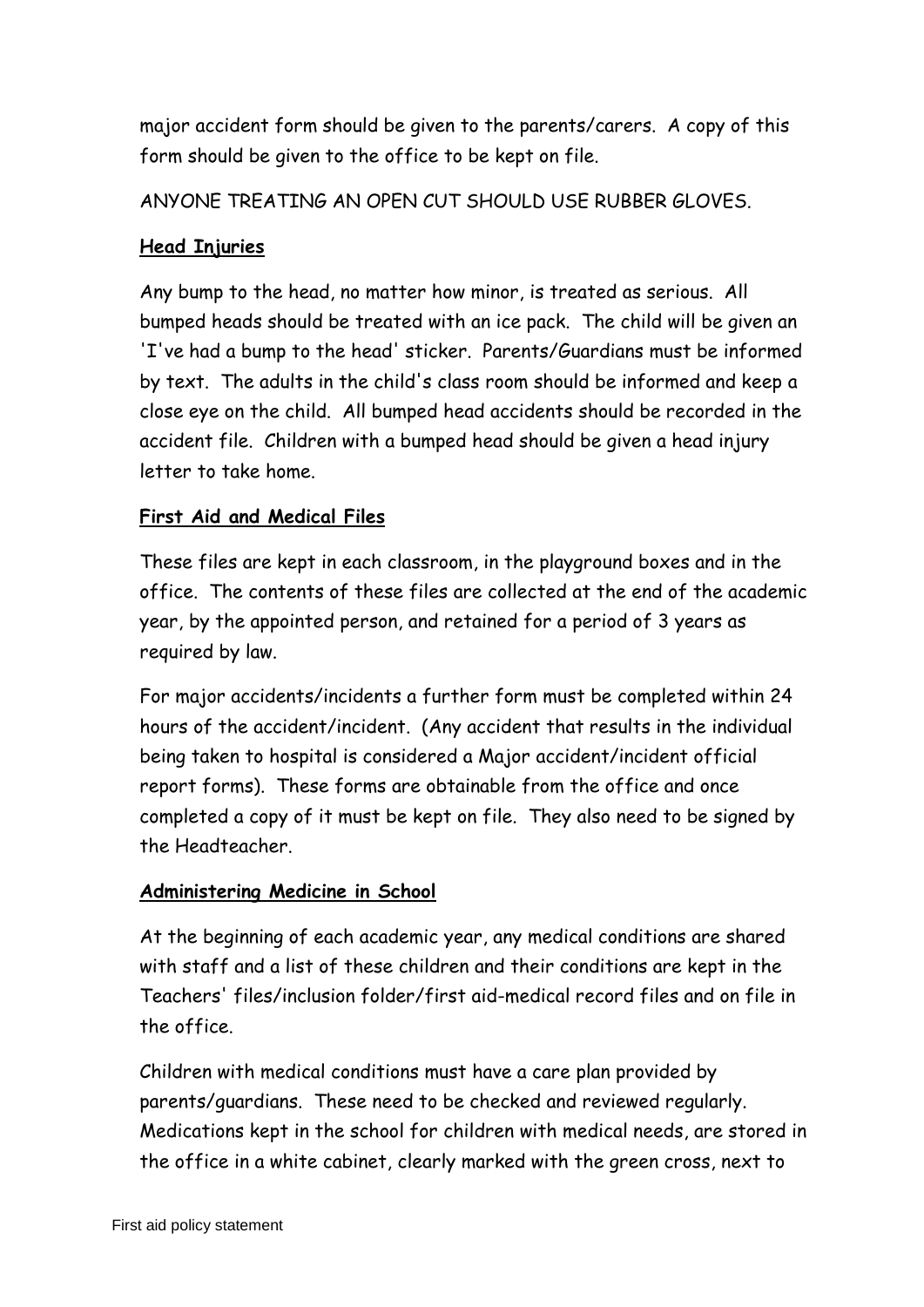the key safe. Each child's medication is in a clearly labelled container with their care plan.

**All medicines in school are administered following the agreement of a care plan.**

## **Asthma**

Children with Asthma should have an Asthma care plan. It is the parents' responsibility to ensure their child has an in date inhaler in school which is clearly labelled with their name. The children's inhalers are kept in the classroom and are accessible by the child. Asthma sufferers should not share inhalers.

Only blue (reliever) Asthma Pumps should be kept in schools.

## Generic emergency salbutamol asthma inhalers

In accordance with Human Medicines Regulations, amendment No2, 2014, the school is in possession of 'generic asthma inhalers' to use in an emergency.

These inhalers can be used for pupils who are on the school's Asthma register and whose parents have given consent for emergency inhalers. The inhalers can be used if pupils' prescribed inhaler is not available (for example, if it is broken or empty). The emergency inhaler is stored in the First Aid cabinet in the office. The inhalers are clearly labelled.

First Aid cabinet (office):

- Two salbutamol inhalers (clearly labelled), inside their original packaging, with instruction on how to use and clean the inhaler.
- List of names of children with Asthma

In case of an emergency inhaler being used, an adult needs to be sent to get the asthma pump while a First Aider remains with the child. Once the pump has been administered, (older children can administer if for themselves under supervision) the first aider needs to record the time and dose of salbutamol (how many puffs have been administered). This needs to be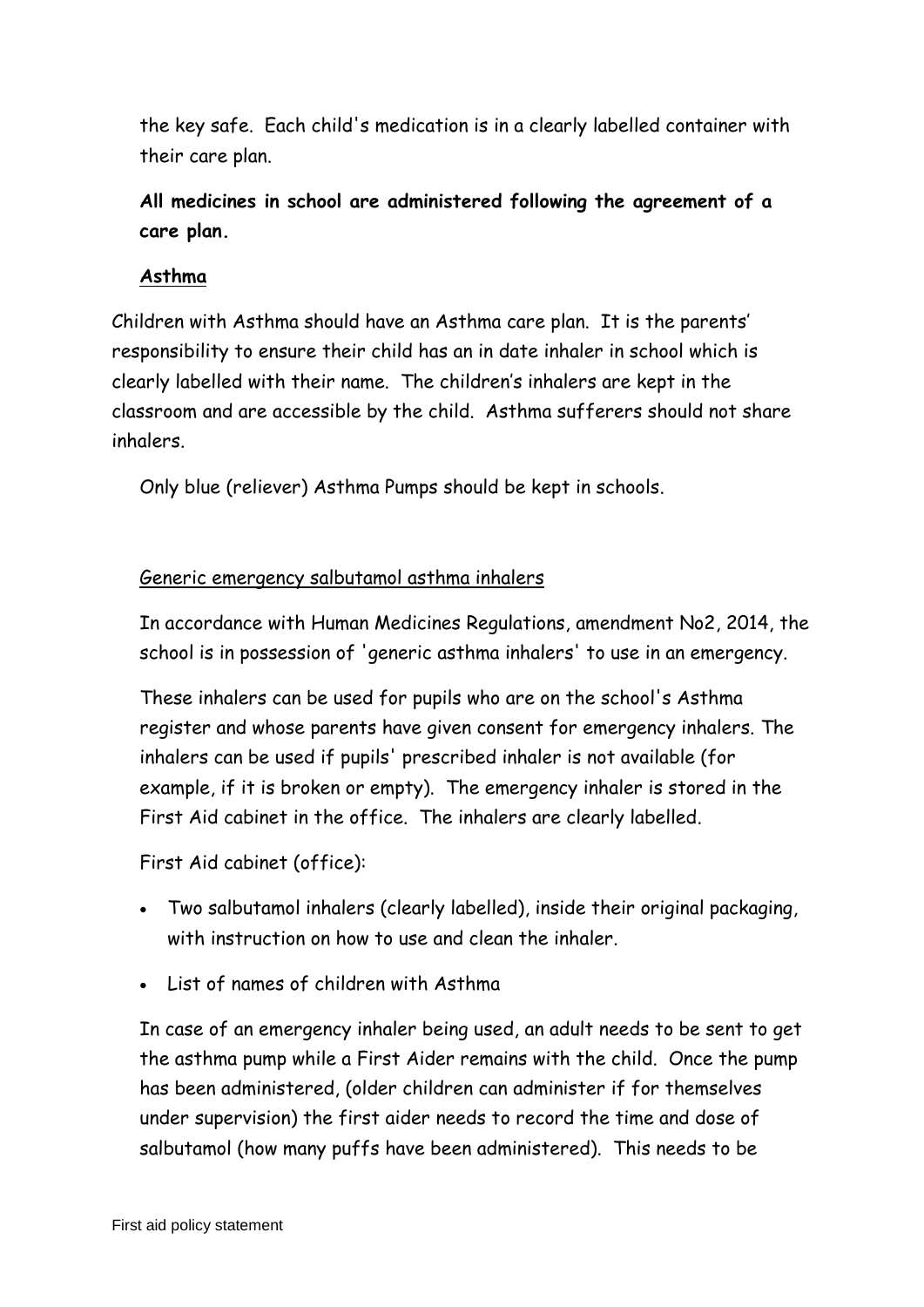recorded on administering medicine form (kept in the First Aid folders in each classroom and a text sent to parents).

For further information on administering medicine see next section, also see Pupils with Medical conditions in school policy.

Adults may also use the inhalers in an emergency and should follow the above instructions on recording the use of the inhalers.

When the emergency inhalers have been used, please notify the persons responsible for First Aid and Medicine, currently Mrs Heidi King.

## **Other Medicines**

Short term prescriptions; medications such as the short term use of antibiotics or painkillers can be administered only if the parent/guardian complete the 'parental consent for administering medicine' form. Parents can obtain the form from the office on the first day of requesting the medicine to be administered at school. The office is to pass the forms and medication to the person responsible for Medicine at school, currently Mrs King. The copy of the Administering Medicine at Schools form must be kept in the medicine file, also one copy needs to be kept with the medication. Medication may be administered in school if it is required to be taken four (4) times a day. All other medicine should be administered at home. All medication administered in school must be clearly labelled with the child's name.

Medications that need to be kept in the fridge must be stored in the office fridge.

All medicines will be administered from the office.

#### **Calling the Emergency Services**

In case of a major accident, it is the decision of the fully trained first aider whether the emergency services are to be called. Staff are expected to support and assist the trained first aider in their decision.

The Headteacher or Deputy Headteacher should be informed if such a decision has been made even if the accident occured on a school trip.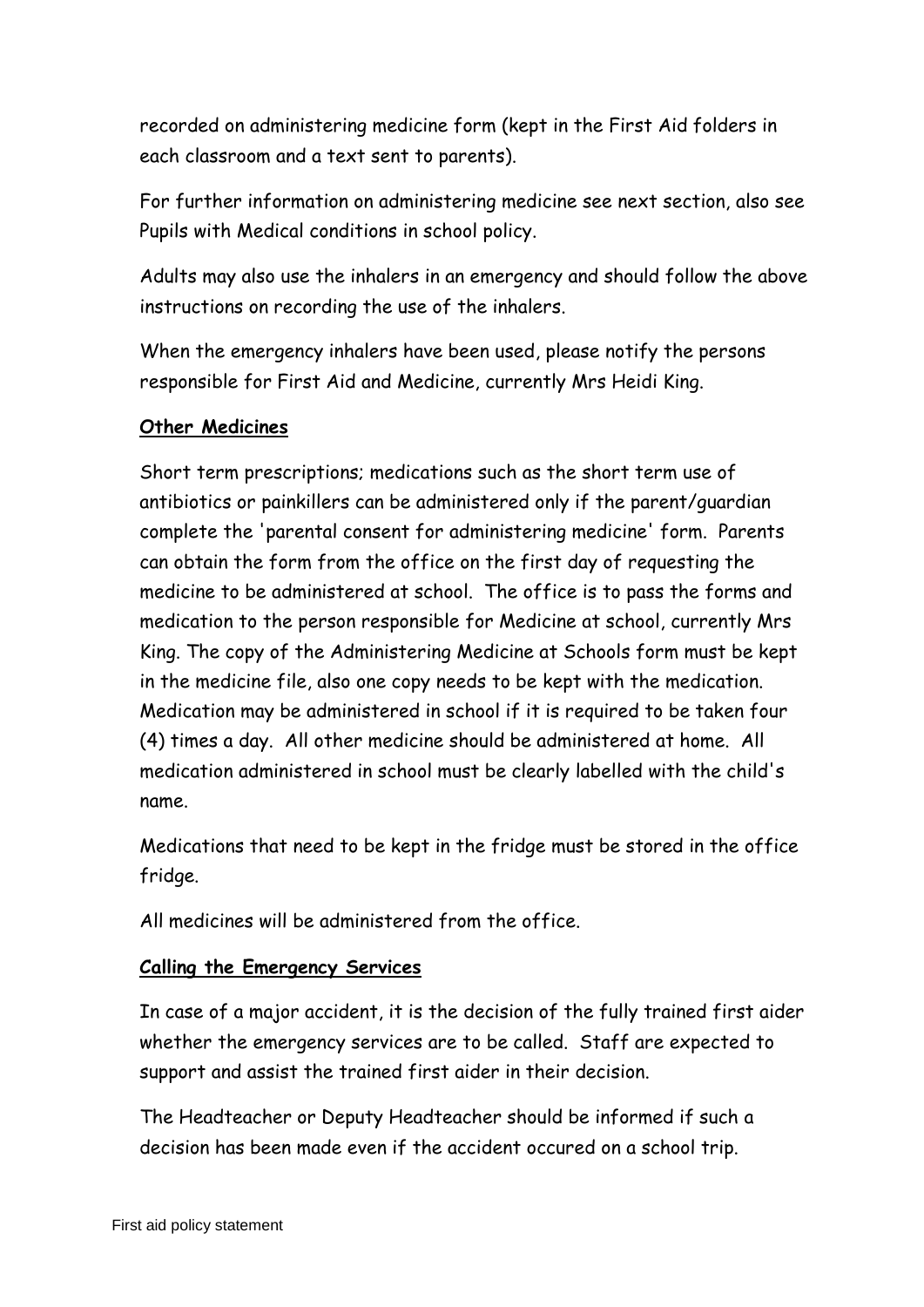If the casualty is a child, their parents/guardians should be contacted immediately and given all the information required. If the casualty is an adult, their next of kin should be called immediately. All contact numbers for children and staff are available from the school office.

## **Headlice**

Staff should not touch children and examine for headlice. If it is suspected a child has headlice the school will inform parents/carers. A standard text should be sent home to all the children in that class where the suspected headlice incidence occurs.

## **Chicken Pox and other rashes**

If a child is suspected of having chicken pox etc, a member of staff will look at the child's arms or legs. A child's chest and back will only be looked at, with the child's consent, if there is further concern. Two adults, including a First Aider will always be present.

## **Training**

All school staff have the opportunity to undertake first aid training.

All First Aiders must have completed a training course and hold a valid certificate of competence to show this. The school will keep a register of all trained First Aiders, what training they received and when this is valid until.

A log of First Aid training will be kept in the Headteacher's safeguarding file and displayed around the school.

## **Foundation stage (EYFS)**

At all times, at least one staff member will have a current paediatric first aid certificate which meets the requirement set out in the EYFS policy

## **Reporting to HSE**

The person responsible for medicines will keep a record of any accident which results in a reportable injury, disease of dangerous occurence as defined in the RIDDOR 2013 legislation.